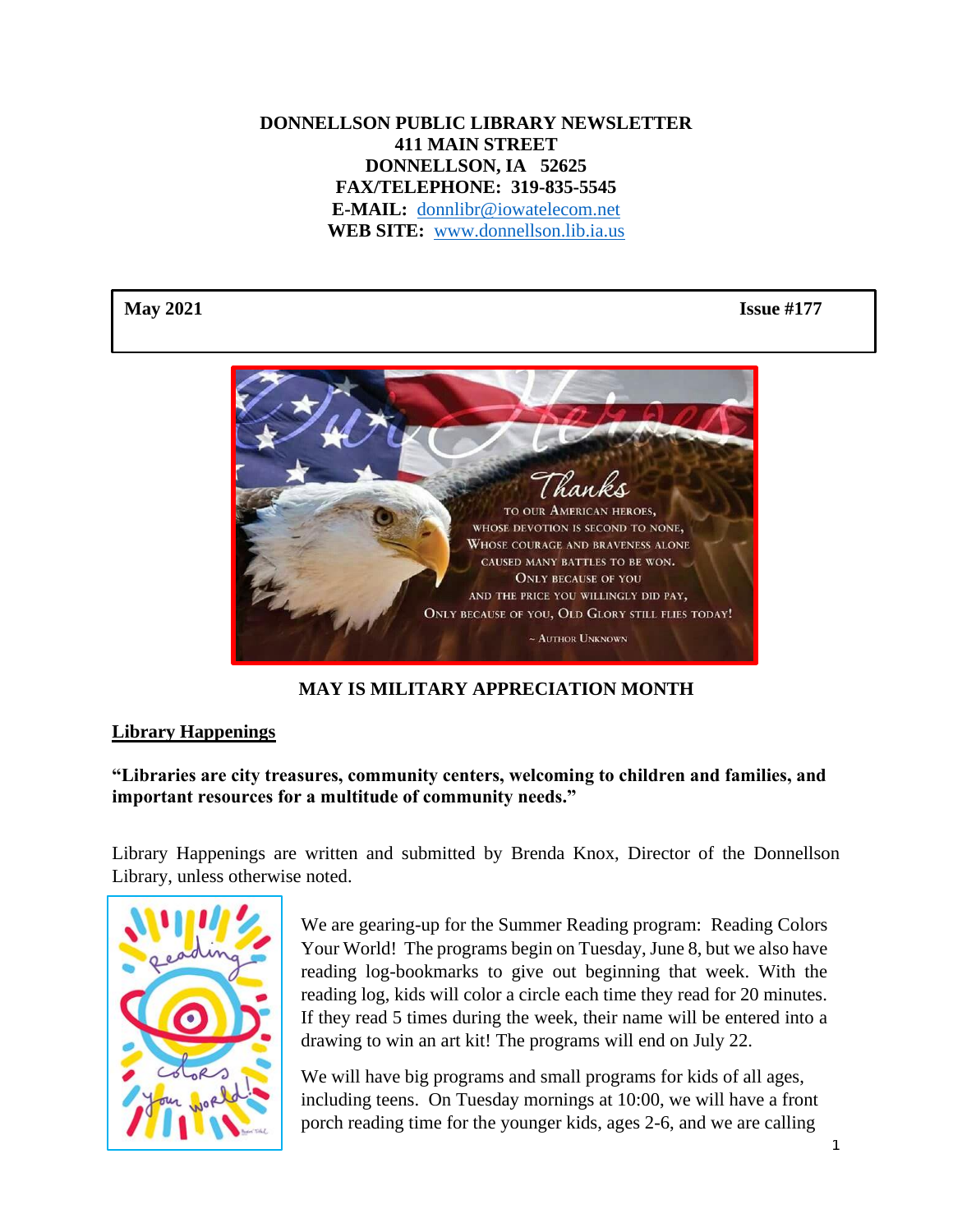it the "Outdoor Book Corps." We will read some books about color and the rainbow spectrum and have some movement and song activities. The Outdoor Book Corps for kids ages 6-12 will be on Wednesdays, at 10:00 a.m., unless a special program is being held at the Donnellson Railroad Park. We kick-off the first week with Absolute Science at Railroad Park from 9:00-11:00 with a series of bubble science hands-on activities. Stay as long as you like, and let the kids have some good clean fun with bubbles.

Future large programs at the park include The Iowa State University Insect Zoo on Wednesday, July 7, at 10:00 a.m. Kids of all ages can see some interesting bugs. On Wednesday, July 14 at 10:00 a.m. we will welcome some small animals from the Blank Park Zoo. They will represent areas in the world that have a Rain Forest environment. Finally, on July 21, we will be back on the front porch of the library with a rock duo called "Sheltered Reality" at 10:00 a.m. This dynamic group really gets the kids involved!

### **Programs for Teens**

For the teenagers, we are re-forming the Teen Book Club, cancelled during the COVID-19 crisis last March. The teens will choose when to meet and what to read, and prizes and snacks will be offered at the meetings. Because of the smaller size of this group, we will get to meet in the Activity Room. We will also be hosting a series of art classes for teens including floral arranging, acrylic pour painting, and some other offerings. We need teens to sign up in advance, if they are interested in attending, as the meeting room still is limited to 12 people at a time. Victoria Matlock will organize the teen groups. Call the library at 319/835-5545 if you have questions about any of the summer kids' activities, or those for our teen patrons.

# **The Donnellson Book Core**

The Book Core discussed *The Alice Network* by Kate Quinn on the meeting Monday evening, May 17. The book was well-liked, but some thought a bit implausible. A WWI spy thriller, the book was an exciting suspense-filled novel, with villains you love to hate, and heroes and heroines to love.

The Book Core will be discussing *I Will Send Rain* by Rae Meadows on Monday evening, June 21, at 7:00 p.m. Here is what GoodReads has to say about the book:

*A luminous, tenderly rendered novel of a woman fighting for her family's survival in the early years of the Dust Bowl; from the acclaimed and award-winning Rae Meadows.*

*Annie Bell can't escape the dust. It's in her hair, covering the windowsills, coating the animals in the barn, in the corners of her children's dry, cracked lips. It's 1934 and the Bell farm in Mulehead, Oklahoma is struggling as the earliest storms of The Dust Bowl descend. All around them the wheat harvests are drying out and people are packing up their belongings as storms lay waste to the Great Plains. As the Bells wait for the rains to come, Annie and each member of her family are pulled in different directions. Annie's fragile young son, Fred, suffers from dust pneumonia; her headstrong daughter, Birdie, flush with first love, is choosing a dangerous path out of Mulehead; and Samuel, her husband, is plagued by disturbing dreams of rain.*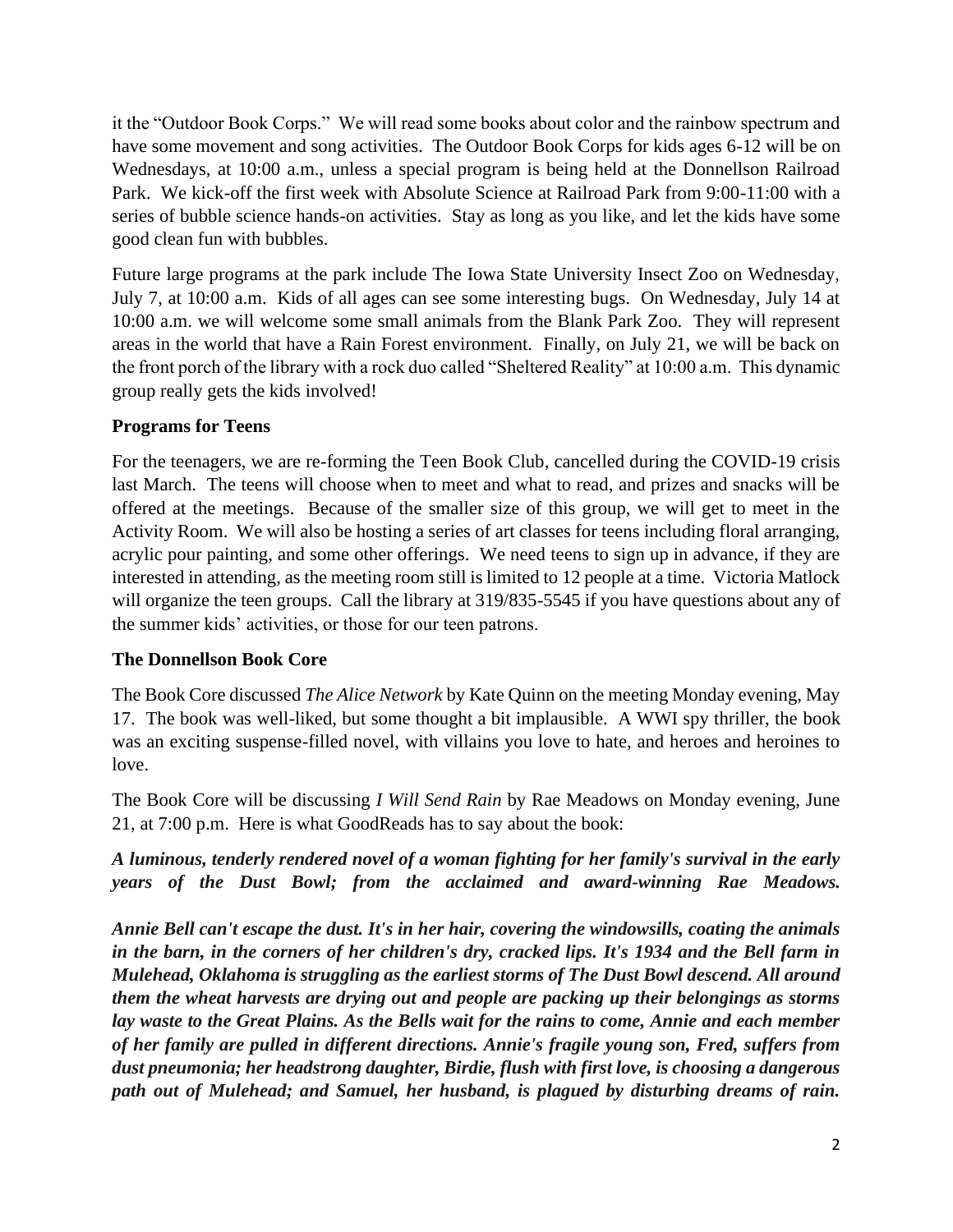*As Annie, desperate for an escape of her own, flirts with the affections of an unlikely admirer, she must choose who she is going to become. With her warm storytelling and beautiful prose, Rae Meadows brings to life an unforgettable family that faces hardship with rare grit and determination. Rich in detail and epic in scope, I Will Send Rain is a powerful novel of upheaval and resilience, filled with hope, morality, and love.*

Our book for discussion for July 19 will be: *Little Mercies* by Heather Gudenkauf. As always, if you would like to join the Donnellson Book Core, just let the librarians know, and we will order an extra book, and give your name and e-mail info to the discussion moderator.



Writers Bloc met in the library meeting room at 1pm on May 19th. Only two members were present: Jan Blankenburg and Marty Miller. Diane and Aaron Kruse were on a trip to Montana in search of the elusive gophers that inhabit the high plains.

We started with a discussion of writing during the covid shutdown. Neither of us produced the Great American novel, or even the Great American Short Story. It would seem that enforced isolation would provide plenty of time for creative endeavors, but it had the opposite effect. We were perhaps too distracted by the pandemic to be motivated to write our way through it.

Jan shared an essay about that very topic. She also had brought along one of her scrapbooks and read some of her poetry. Her scrapbooks are a way to collect her poetry and articles, many of which deal with country life. Each page has photos or artwork to accompany the writing. She has had success writing for Country magazine and shared some of her articles that have been published there. She has also written four novels and a poetry collection. She thinks if she writes another book, it will most likely be another poetry collection.

Marty read a poem she wrote during a walk at Wilson Lake in which she observed turtles and dragonflies that seemed like they could have been there since time began. She also read an account of meeting the author, Bill Bryson, who spoke at Drake University several years ago. Bill Bryson was born and raised in Des Moines and has become a bestselling author of such books as *A Walk in the Woods* and *The Life and Times of the Thunderbolt Kid.* His speech concluded with his list of ten commandments which he had shared with graduating college seniors. One of his commandments was, "Always buy Bill Bryson books in hardback."

We looked at a new magazine called *Tap Root* that has articles on country life that might accept articles for publication. We agreed that the motivation to publish is a reason to keep writing, and that Writers Bloc gives us an audience to vet our work and discuss possible changes. We missed the input of Diane and Aaron and hope they will come back from Montana full of new stories. Hemingway made a career out of writing about big game hunting and the gopher market has not been tapped.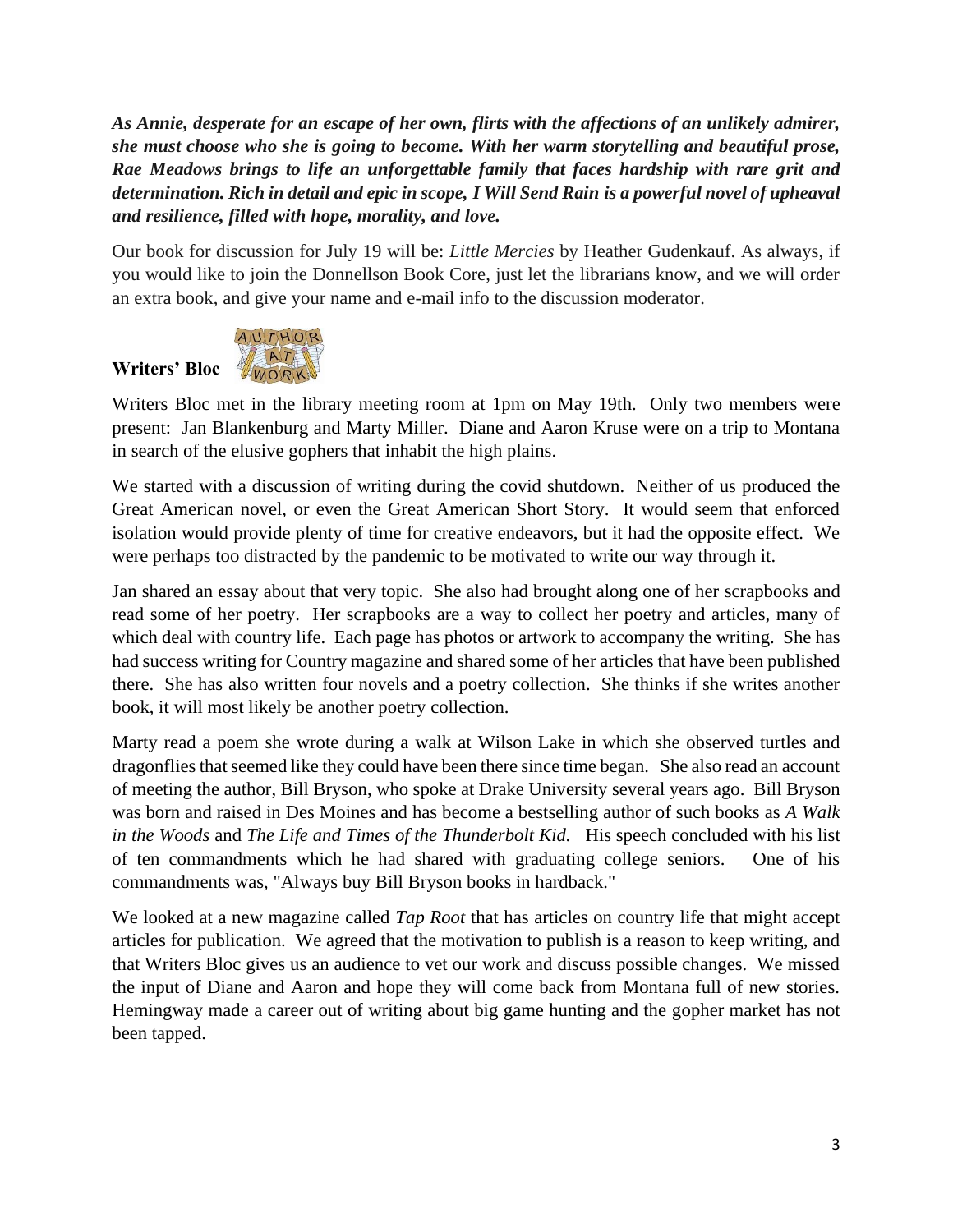We also encourage anyone in the area who is interested in writing in any format to join us the third Wednesday of each month at 1 pm at the library. There is plenty of room at the table!  $\sim$  Written **by Marty Miller and submitted by Diane Kruse**

## **Making a Dent (or not) in the Richardson Ground Squirrel Population**

The following article is a follow-up to comments made about gopher stories in the Writers' Bloc segment.

Diane and Aaron Kruse just returned (late May) from a varmint hunt in southwest Montana, the Shields Valley, which reaches from White Sulphur Springs on Routh 89 south to the Yellowstone River adjacent to Interstate 90. Along the way the highway passes the Bridger Mountains and the Crazy Mountains and huge amounts of grazing and cultivated land.

The Kruses make this annual pilgrimage, hosted by rancher Melvin Goffena of Wilsall (a tiny burg but featuring a post office, one small hotel, a grocery and liquor store, and three small restaurants).



The main varmint available in this part of Montana is the Richardson's Ground Squirrel, a very small but destructive pest which is the bane of the agricultural industry wherever found. Although averaging five and one-half inches tall when sitting up (prairie dog fashion) and one and one-half inches wide, this little pest lives in colonies and destroys large amounts of hay and other crops.

Although amusing in a chipmunk fashion, they are extremely territorial and fierce fighters. They are also cannibalistic and quickly devour their own dead and/or wounded.

Ranchers are hindered in their efforts to protect their crops by broad-brush wildlife protection laws and readily welcome experienced varmint shooters. Favored rifles are generally high-speed, small calibers equipped with telescopic sights. Quick and constantly moving, the squirrels are a challenging target out to 200 yards and more. Animal predators include the badger, long tailed and brown weasels, and raptors.

The squirrel population in the Shields Valley took a major plunge the winter of 2019-2020 when a series of warm spells mixed with rain followed by freezes filled burrows and killed off many of the small creatures. The population has not recovered and the 2021 hunt was disappointing.

Of note, the Richardson's Ground Squirrel inhabits a wide range and is known by numerous local names to include gophers, prairie gophers, yellow gophers, picket pins, flickertails, and tawny American marmots. At present the prairie dog populations in southwestern Montana are undergoing a resurgence of the bubonic plague (a soil-carried bacterium and the scourge of groundburrowing species) which is greatly reducing their numbers. Curiously, the Richardson's Ground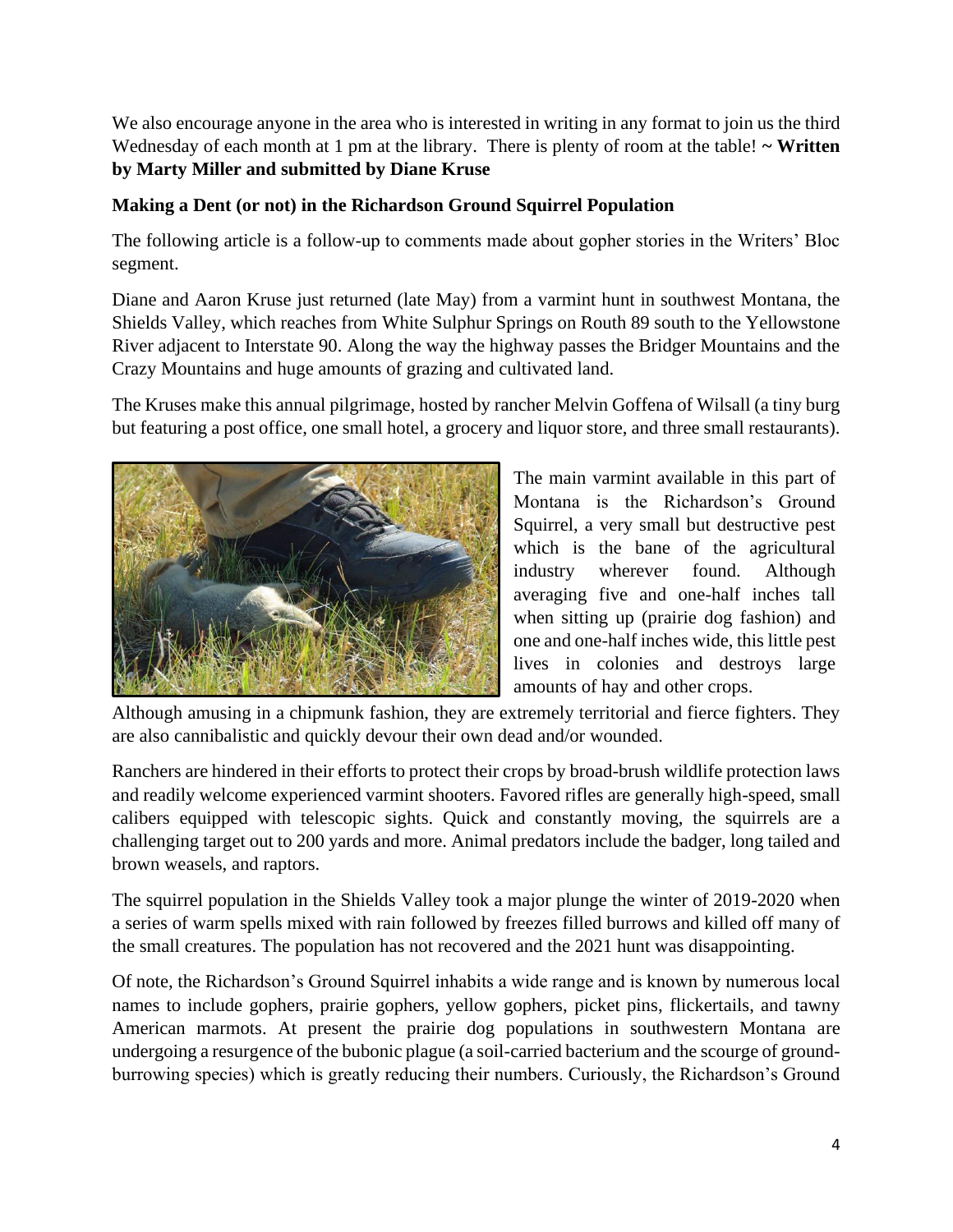Squirrel, although living almost identically to the prairie dog and in much the same territory, appears unaffected by this plague. **~ Written and submitted by Aaron Kruse**



**Richard L Proenneke Museum**

During the summer of 1984, my family and I were flown in a single-engine, Piper, tail-dragger plane from Merrill Field in Anchorage to a dirt runway in Port Alsworth. Our excellent pilot was in his late teens or early twenties and a member of the Alsworth family. The Alsworths were excited because they were soon getting a town telephone system for the first time. An older Alsworth flew us in a float plane to the upper and larger of the two Twin Lakes. We set up our tent next to the mouth of a stream that flowed into the lake. The following morning, we glassed a glint on the lake and saw a man in a canoe paddling toward us. That man was Dick Proenneke.

Dick brought each of us a large sourdough pancake with peanut butter rolled inside. He took us up a steep mountain trail to an empty bear's den near the mountain's high summit. I was 40, a marathon-runner, in good shape. I couldn't keep up with Dick, who, we believe was 72 at the time. He politely and repeatedly stopped to pick and munch on blueberries — to allow us to catch up, winded. Maggie was the back-country National Park Ranger. She packed a gun to protect herself from poachers. The following day, Maggie paddled across to bring us a large bottle of blueberries that she and Dick had picked for us. We learned from Dick that he loved chocolate. For several years, we sent him a large carton filled with boxes of Hawaiian macadamia nut chocolates. The cartons were marked, "Do Not Open Until Xmas." We have very fond memories of Dick. He was a one-of-kind, special, loving gentle man. ~ **The Dick Quinn Family Honolulu, HI**



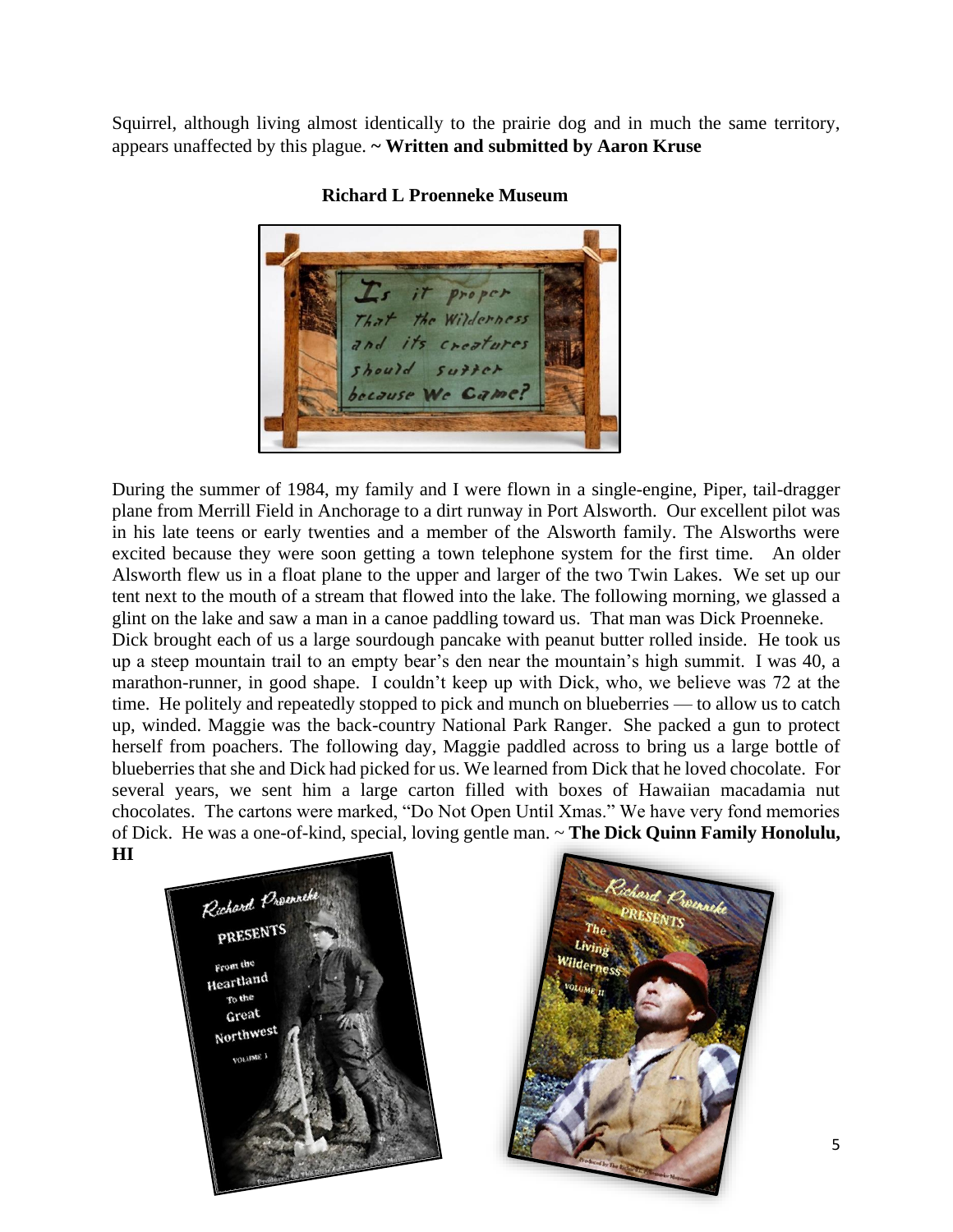# **COMING SOON! TWO NEW DVD RICHARD PROENNEKE DOCUMENTARIES!**

Documentary Volume I - "From The Heartland To the Great Northwest"

This Documentary represents Richard Proenneke's beginning into the art of film making from the very first attempts in the late 1930's at his home in Primrose, Iowa and his move to the Wilkinson Ranch in Heppner, Oregon in early 1940; the disruption of WW II and his entry into the US Navy; to Portland Oregon and his preparation to make the move to Alaska. The release is estimated for late spring/early summer. For more information and to pre-register please contact [brie@richardproenneke.com](mailto:brie@richardproenneke.com)

Documentary Volume II - "The Living Wilderness"

In this Documentary Richard, now living on Kodiak Island, AK, continues to document his life through film, recording his experiences at Kodiak, Sawmill Lake and Cape Chiniak. He would meet "Spike" and Hope Carrithers, Sam Keith, Babe Alsworth, Terry and Vic Gill. Entering a new path, Richard sets out on a new course at Twin Lakes, from the challenges of winter survival to salvaging a crashed plane. The release is estimated for late spring/early summer. For more information and to pre-register please contact [brie@richardproenneke.com](mailto:brie@richardproenneke.com)



### **LOOKING FOR VOLUNTEERS**

The Richard Proenneke Museum is looking for a volunteer to help with the wide variety of functions related to the Richard Proenneke Museum with flexible volunteer hours.

We are needing someone with the following knowledge/experience and should have basic computer skills in the following:

Microsoft Windows 10, Microsoft Word, 2010, Microsoft Excel 2010

 Microsoft Office Publisher 2007 or higher would be helpful.

If you are interested in volunteering and being a part of a wonderful and unique experience, please contact:

**Brenda Knox, Librarian: bknox@donnellson.lib.ia.us**

**Brie Anderson, Richard Proenneke Museum Curator: brie@richardproenneke.com**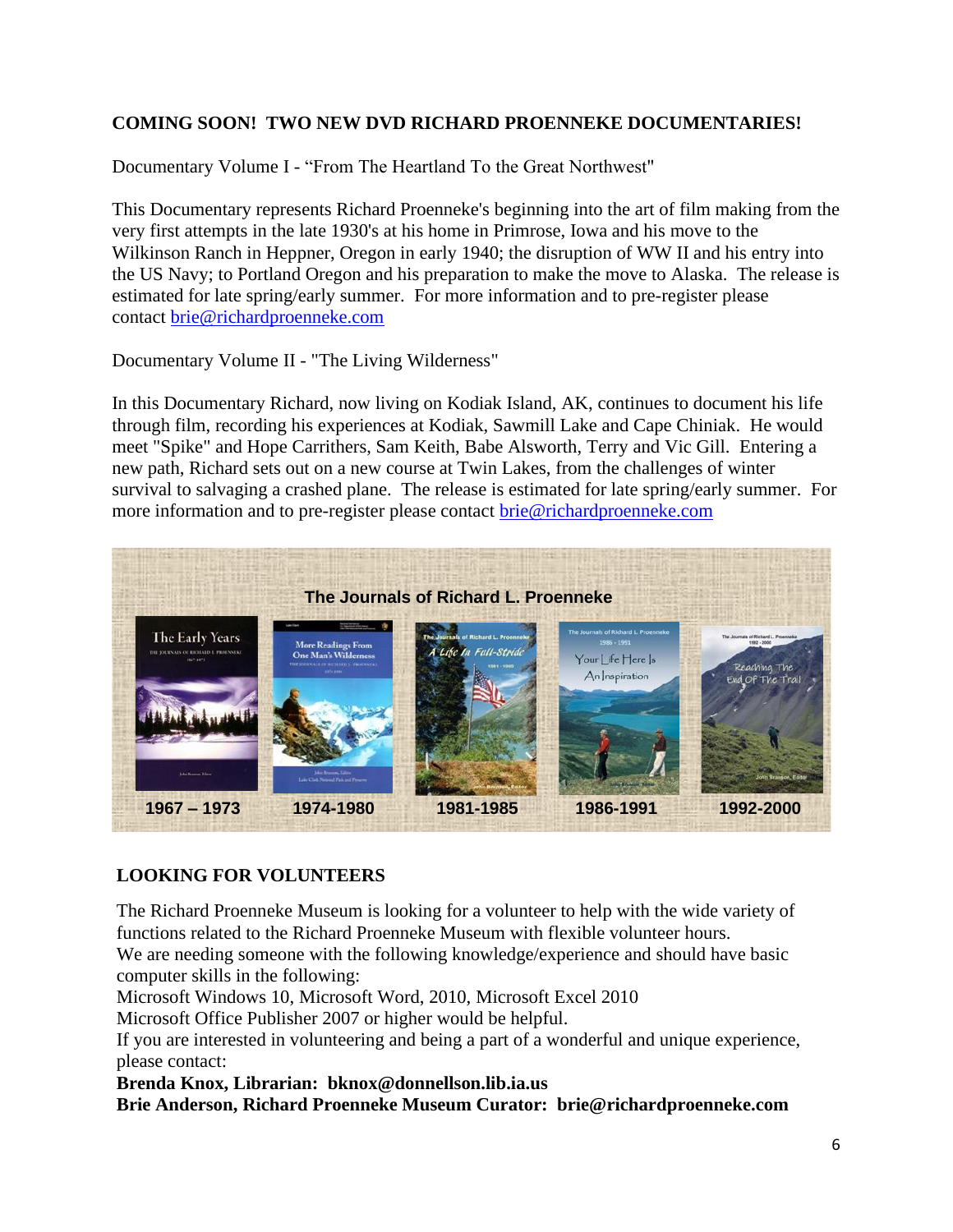## **An Upcoming Event**



**Library Friends to Hold A BIG Book Sale during Yard Sale Day, June 19**

Time is getting closer. The Friends of Donnellson Library will be holding their first book sale of 2021 during Donnellson's Yard Sale Day, Saturday, June 19, from 8:00 a.m.-3:30 p.m. at The American Legion Hall, 419 N. Oak Street, Donnellson, IA. All books are sold for a free-will donation.

With the huge donations to date, there will be "something for everyone". The donation of children's books appears to be another one of the largest collections received. Other large donations include books on cooking, gardening, hobbies, historical, political, inspirational, and religious topics. In addition, there are collections of favorite authors such as Clive Cussler, Tom Clancy, John Sanford, Nora Roberts, Fern Michaels, and many more. Westerns from Louis Lamour and other known western writers filled several boxes. In addition, children and adult favorites of audio books and DVD's will be available with many categories to choose from. If you like an author, take the entire box—reading material will keep you busy for months.

New additions for our patrons:

The Friends have added some new additions to the book sale this year to share with our patrons.

 $\sim$  Pre-packaged snacks and water will be available during the sale.

~ Have you ever had a blind date with a book**?** People ask, "**What is 'blind date with a book'? We wrap a book in brown paper and indicate some key features you can match to your taste. How do I know which book is inside? You don't! That's the fun. You'll just have to read it and find out.** Look for the special table area marked "Blind Date with a Book" with books nicely wrapped in brown paper.

 $\sim$  Another addition is for our county outdoorsmen who loves hunting and fishing. **These books are excellent if you are interested in reading about outdoorsmen and their experiences.** The donation of this huge collection has volumes of hard back books, coffee table books with beautiful photographs, and many are boxed as a collection covering hunting for deer, elk, pheasant, turkeys, etc. in Iowa or out-of-state hunts across the United States.

If you are interested in or have done an African safari hunting for wild game, there are books of interesting stories by those who experienced the hunt. ~**Written and submitted by Diane Kruse**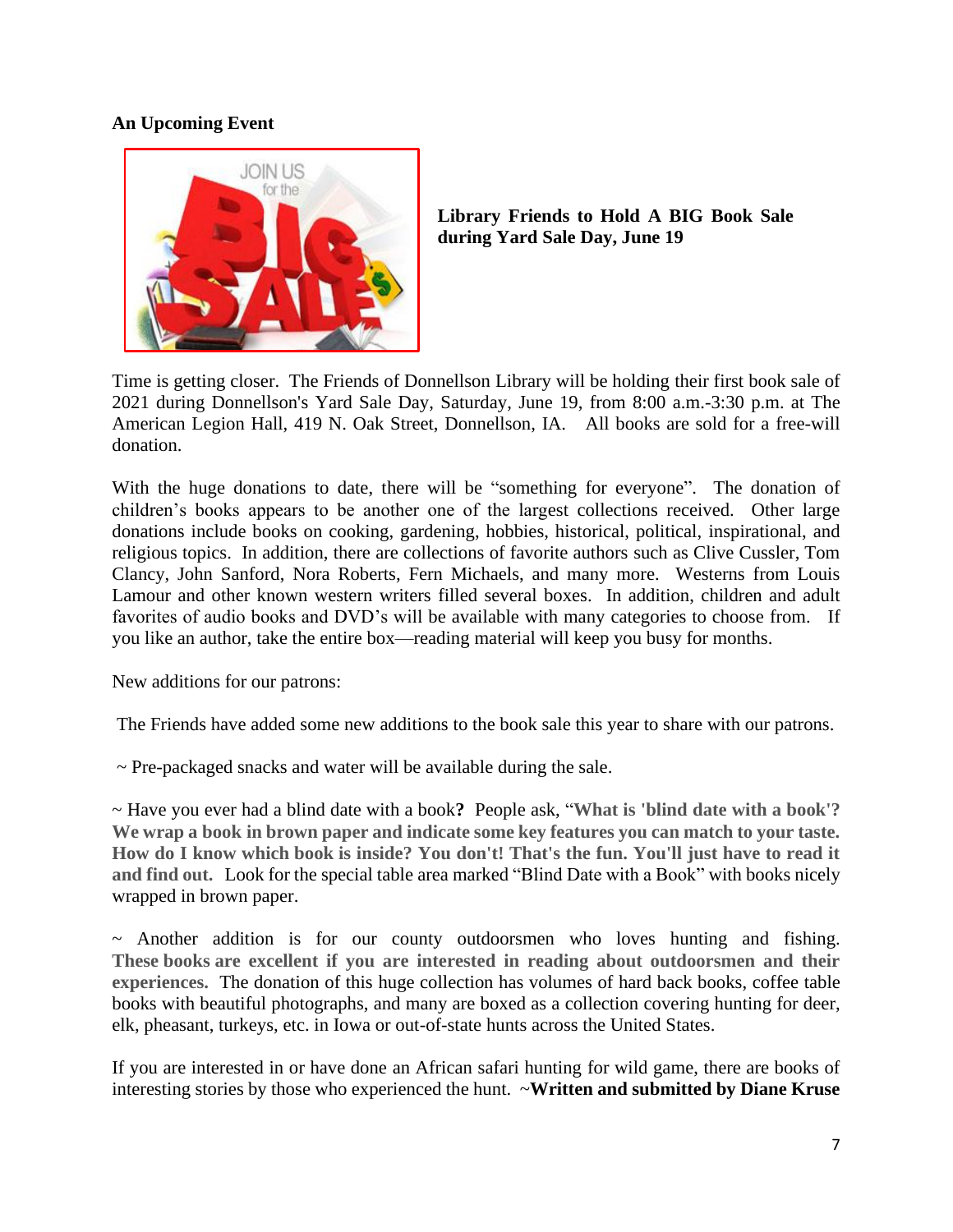### **A May Suggested Reading**

The selection this month is *Why Evil Exists*, an offering from the educational company The Great Courses. For those readers not familiar with this company Great Courses offers a very wide selection of courses, each taught by college-level academicians. The courses are purchased over telephone or the Internet [\(www.thegreatcourses.com\)](http://www.thegreatcourses.com/) and come as CDs or DVDs along with a printed book of the lectures. The sessions are 30 minutes each.

*Why Evil Exists* is presented by Professor Charles Mathewes, an Associate Professor of Religious Studies at the University of Virginia. Professor Mathewes is a former editor of *The Journal of the American Academy of Religion* and author of *Evil and the Augustinian Tradition* among other scholarly works.

Far from being presented as a definitive definition of evil itself, *Why Evil Exists* is a step-by-step study of the ideas/concepts of philosophers ranging from ancient Greece (Thucydides – *The Peloponnesian War)* to such modern scholars as Nietzsche, and an in-depth study of religious concepts presented in individual lessons dedicated to each religion.

For anyone with an interest in the concept of evil and its impact – historical and current – on human society, *Why Evil Exists* is a fascinating study of a complex subject. **~ Written and submitted by Aaron Kruse**

### **Local & Family History Department**

Several requests were received in the Department during the month of May. Both Diane Kruse and Sharon Meierotto worked on research, compilation of information found, and final contact with the requestor. One request includes an update, and four new ones were received.

~ The request from Kim Townsend Spangrude on Thomas Townsend was updated this month after her visit to the Local & Family History Department. Kim forwarded the following successes: During her visit to the library Kim found Thomas buried in Sharon Cemetery even though her search started with looking into another area – Quaker cemeteries since Thomas came from a long line of devout Quakers. She visited Sharon Cemetery but found no stone. However, after speaking with the cemetery superintendent found Thomas was buried without a marker. It was noted in the Sharon Cemetery Index as Record Book 9, Section C, Logbook #12. Last residence of Thomas and Mary Hastings Townsend was in Primrose, IA approximately 3.5 miles from Sharon Cemetery. Sharon Meierotto assisted in this endeavor.

In her search on the Quaker side, Kim found additional family members in the Denmark and Salem Cemeteries based on information researched by Diane Kruse.

All information located and forwarded from Kim Townsend Spangrude will be filed in a family file.

~ Rich Lowe corresponded with Sharon in his search for Minnie Miller Troutman who was born near Summitville, Montrose Township in 1864. He was also looking for the name of Minnie's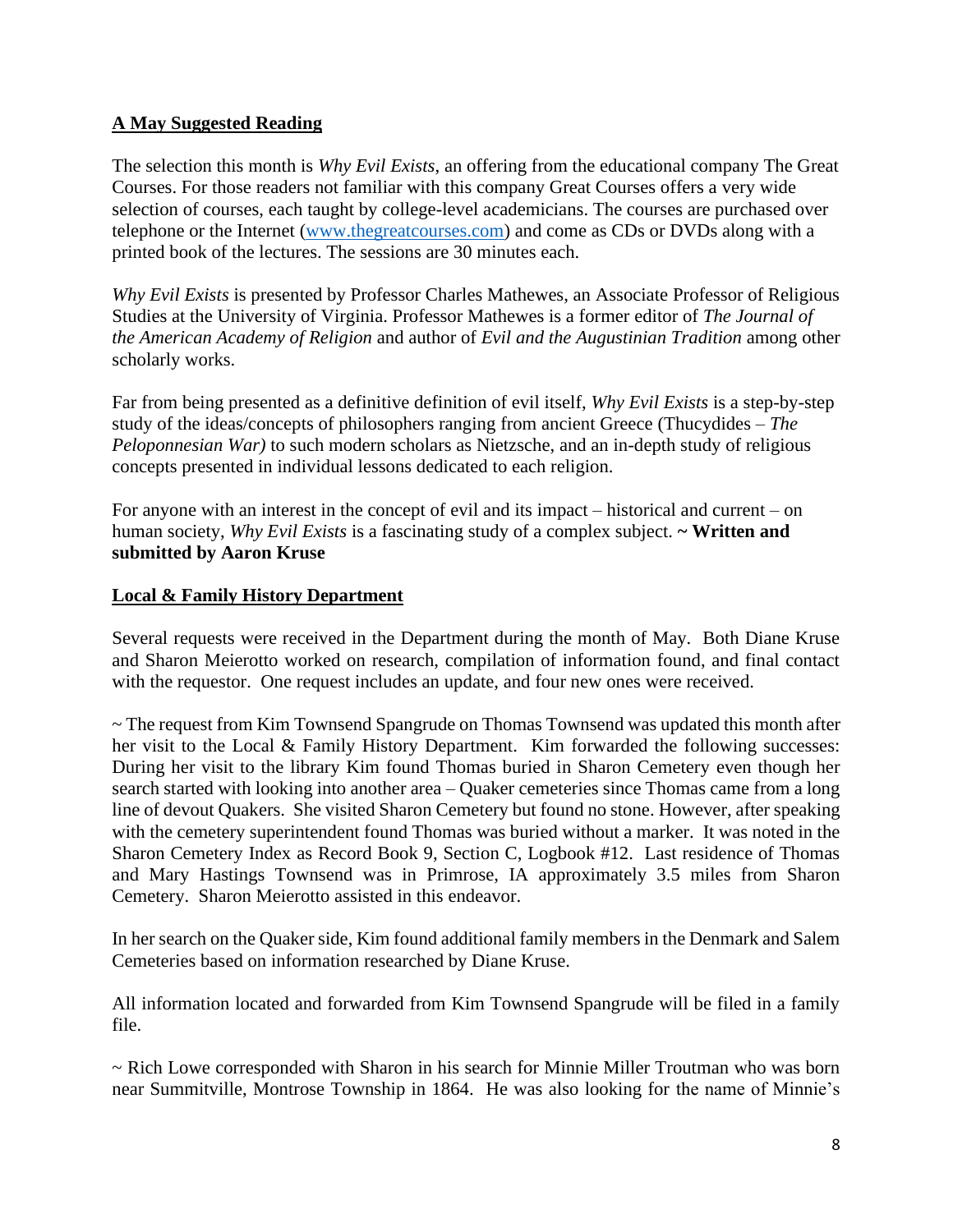mother. Joseph A. Miller was her father and her obituary stated she was adopted by Mr. and Mrs. Joseph Hinish of Bonaparte at the age of two. Sharon Meierotto assisted him in a search in our Local & Family history based on research submitted Mr. Lowe. Unfortunately, she was not able to find any additional information.

All information provided by Mr. Lowe will be filed in a family file. NOTE: The research is dedicated to Nancy Lamborn Lowe (great-granddaughter of Minnie Miller Troutman) who passed away on May 11, 2019. All the information will benefit of all the descendants of Stephen Scott and Minnie Miller (Hinish) Troutman.

~ Joan Schock from St. Lous stopped by the Local and Family History department in search of information on the Schau Family. She reviewed the Schau Family file, and the Zion Church records. Information was found in both records.

~ Daniel Svendesen Betts sent an e-mail in search of the old Sugar Creek Norwegian settlement settled by immigrants from Sweden and Norway in the mid-1800s. He was also curious about the Quaker house of worship built on Ommund Oleson's land near the old Melrose Station in Des Moines Township. Files relating to the settlement will be reviewed.

~ Mary Ann Engel, daughter of Leonard G. Haase, sent an e-mail regarding an old *Madisonia*  which mentioned her grandfather George Bentzinger and a prank he was involved with at the schoolhouse in La Crew. The article was reprinted from a letter (author unknown). Mary Ann was curious as to who might have written the letter because even though it gave the history of the small town of La Crew, the article did not include much about the real things about the town – the people, the businesses, the name of the schoolhouse (Hazel Dell), the post office and the big day when Old Jerky made her last run between Mt. Pleasant and Keokuk.

She was also interested in finding out where her mother and grandmother taught a rural school. Another interest was the Galland schoolhouse and its dedication as her father was Superintendent of Schools and dedicated the replica schoolhouse.

Information on La Crew, the schoolhouses, and the Galland School will be forwarded, and a copy of the information placed in the appropriate files.

 $\sim$  During the month volunteers continued to keep the informational files expanding. Roberta Krehbiel continued to clip obituaries and sort through her many treasures of memorabilia to eventually pass on to the Local & Family History Department. Mary Davis continued to paste and sort obituaries from local Illinois, Missouri, and Van Buren County. Thank you, ladies, for your assistance in helping bring the information up to date for the month of May.

~ Work continues to update the list of donated family albums. The Local and Family History Department has three shelves of family history albums for patrons' use for family research. To date, the department count is 100 albums. The family albums are filed in alphabetical order in the rear of the room on the lower shelves. If you have a family album you would like to donate, we will be happy to accept your copy or make a copy and return the original to you.